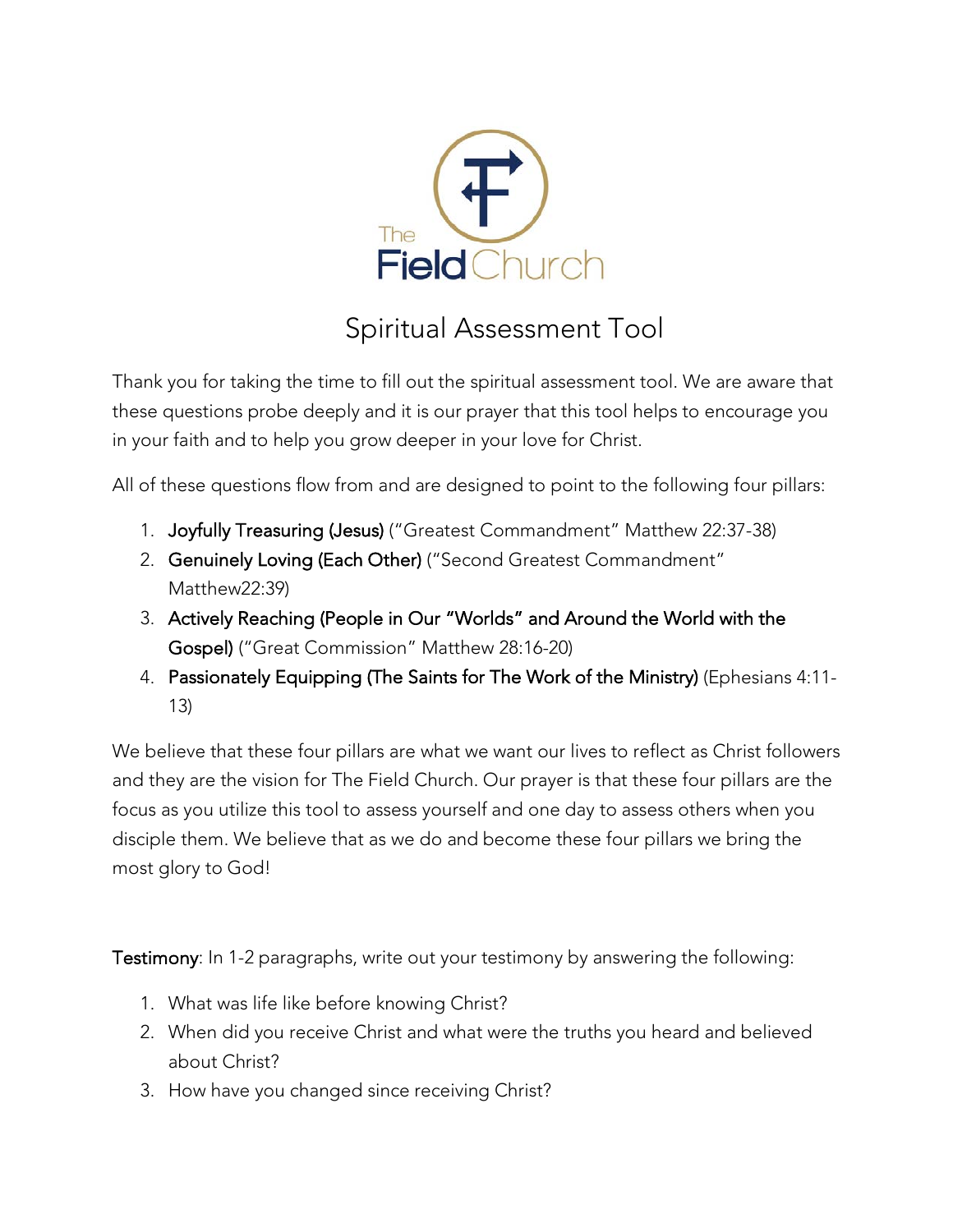#### **Spiritual Disciplines:**

- 1. How often do you spend time reading your Bible?
- 2. Do you look forward to your time with God (delight) or do you look at that time as something you are supposed to do as a Christian (duty)?
- 3. How often do you pray?
	- a. Describe what your prayer life looks like? How much of your time in prayer is spent.....
		- i. Worshiping and adoring God?
		- ii. Examining your heart and confessing sin?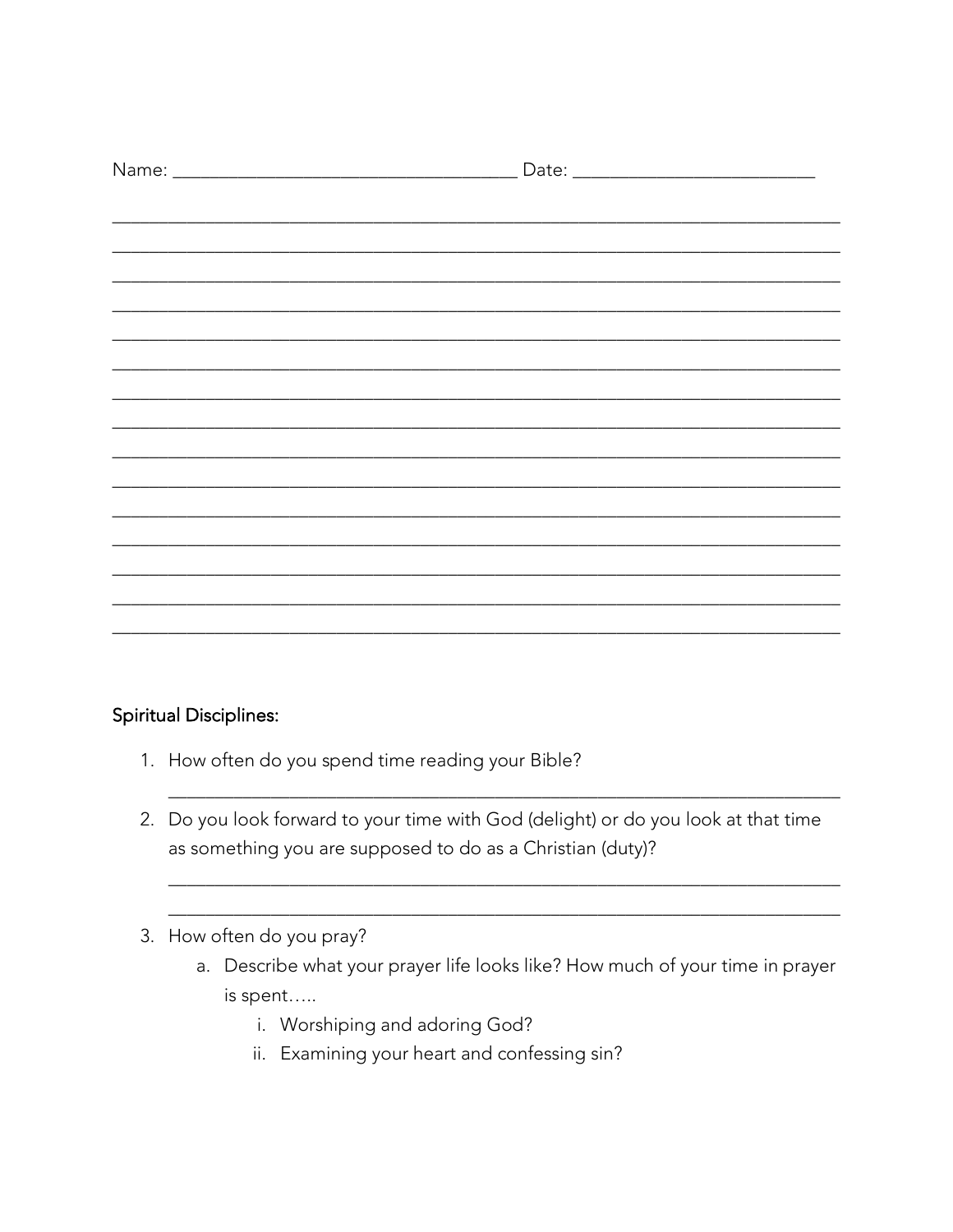- iii. Praising and thanking God for who He is and what He has done in your life?
- iv. Requesting God's help for your needs and others' needs?

\_\_\_\_\_\_\_\_\_\_\_\_\_\_\_\_\_\_\_\_\_\_\_\_\_\_\_\_\_\_\_\_\_\_\_\_\_\_\_\_\_\_\_\_\_\_\_\_\_\_\_\_\_\_\_\_\_\_\_\_\_\_\_\_\_\_\_\_\_\_\_

\_\_\_\_\_\_\_\_\_\_\_\_\_\_\_\_\_\_\_\_\_\_\_\_\_\_\_\_\_\_\_\_\_\_\_\_\_\_\_\_\_\_\_\_\_\_\_\_\_\_\_\_\_\_\_\_\_\_\_\_\_\_\_\_\_\_\_\_\_\_\_

\_\_\_\_\_\_\_\_\_\_\_\_\_\_\_\_\_\_\_\_\_\_\_\_\_\_\_\_\_\_\_\_\_\_\_\_\_\_\_\_\_\_\_\_\_\_\_\_\_\_\_\_\_\_\_\_\_\_\_\_\_\_\_\_\_\_\_\_\_\_

\_\_\_\_\_\_\_\_\_\_\_\_\_\_\_\_\_\_\_\_\_\_\_\_\_\_\_\_\_\_\_\_\_\_\_\_\_\_\_\_\_\_\_\_\_\_\_\_\_\_\_\_\_\_\_\_\_\_\_\_\_\_\_\_\_\_\_\_\_\_\_

\_\_\_\_\_\_\_\_\_\_\_\_\_\_\_\_\_\_\_\_\_\_\_\_\_\_\_\_\_\_\_\_\_\_\_\_\_\_\_\_\_\_\_\_\_\_\_\_\_\_\_\_\_\_\_\_\_\_\_\_\_\_\_\_\_\_\_\_\_\_\_\_

\_\_\_\_\_\_\_\_\_\_\_\_\_\_\_\_\_\_\_\_\_\_\_\_\_\_\_\_\_\_\_\_\_\_\_\_\_\_\_\_\_\_\_\_\_\_\_\_\_\_\_\_\_\_\_\_\_\_\_\_\_\_\_\_\_\_\_\_\_\_\_\_

- 4. How often do you meditate during the day on God's truths?
- 5. How much do you practice applying God's truths to your day-to-day life?

 $\mathcal{L} = \{ \mathcal{L} = \{ \mathcal{L} \mid \mathcal{L} = \{ \mathcal{L} \mid \mathcal{L} = \{ \mathcal{L} \mid \mathcal{L} = \{ \mathcal{L} \mid \mathcal{L} = \{ \mathcal{L} \mid \mathcal{L} = \{ \mathcal{L} \mid \mathcal{L} = \{ \mathcal{L} \mid \mathcal{L} = \{ \mathcal{L} \mid \mathcal{L} = \{ \mathcal{L} \mid \mathcal{L} = \{ \mathcal{L} \mid \mathcal{L} = \{ \mathcal{L} \mid \mathcal{L} = \{ \mathcal{L} \mid \mathcal{L} =$ 

- 6. How often, when you realize that a belief you have goes against the principals and commandments of the Bible, do you repent and change?
- 7. Do you primarily go to church to be invested in or do you see it as a place that God can use you to invest in others?
- 8. Do you understand how God has gifted you and how to use those gifts to build up your local church?
- 9. Have you ever served in a church before? If so, what areas?

\_\_\_\_\_\_\_\_\_\_\_\_\_\_\_\_\_\_\_\_\_\_\_\_\_\_\_\_\_\_\_\_\_\_\_\_\_\_\_\_\_\_\_\_\_\_\_\_\_\_\_\_\_\_

- 10. What is your view of your finances? Do you see your money as your possession that you earned or do you see your money as God's that He has given to you to steward for His glory and purpose?
- 11. What does it mean to give tithes and offerings to The Lord? Do you worship God through faithfully giving your tithes and offerings?

\_\_\_\_\_\_\_\_\_\_\_\_\_\_\_\_\_\_\_\_\_\_\_\_\_\_\_\_\_\_\_\_\_\_\_\_\_\_\_\_\_\_\_\_\_\_\_\_\_\_\_\_\_\_\_\_\_\_\_\_\_\_\_\_\_\_\_\_\_\_\_\_ \_\_\_\_\_\_\_\_\_\_\_\_\_\_\_\_\_\_\_\_\_\_\_\_\_\_\_\_\_\_\_\_\_\_\_\_\_\_\_\_\_\_\_\_\_\_\_\_\_\_\_\_\_\_\_\_\_\_\_\_\_\_\_\_\_\_\_\_\_\_\_\_

#### Attitudes of the Heart:

1. Do your actions demonstrate a desire to build God's kingdom rather than your own?

\_\_\_\_\_\_\_\_\_\_\_\_\_\_\_\_\_\_\_\_\_\_\_\_\_\_\_\_\_\_\_\_\_\_\_\_\_\_\_\_\_\_\_\_\_\_\_\_\_\_\_\_\_\_\_\_\_\_\_\_\_\_\_\_\_\_\_\_\_\_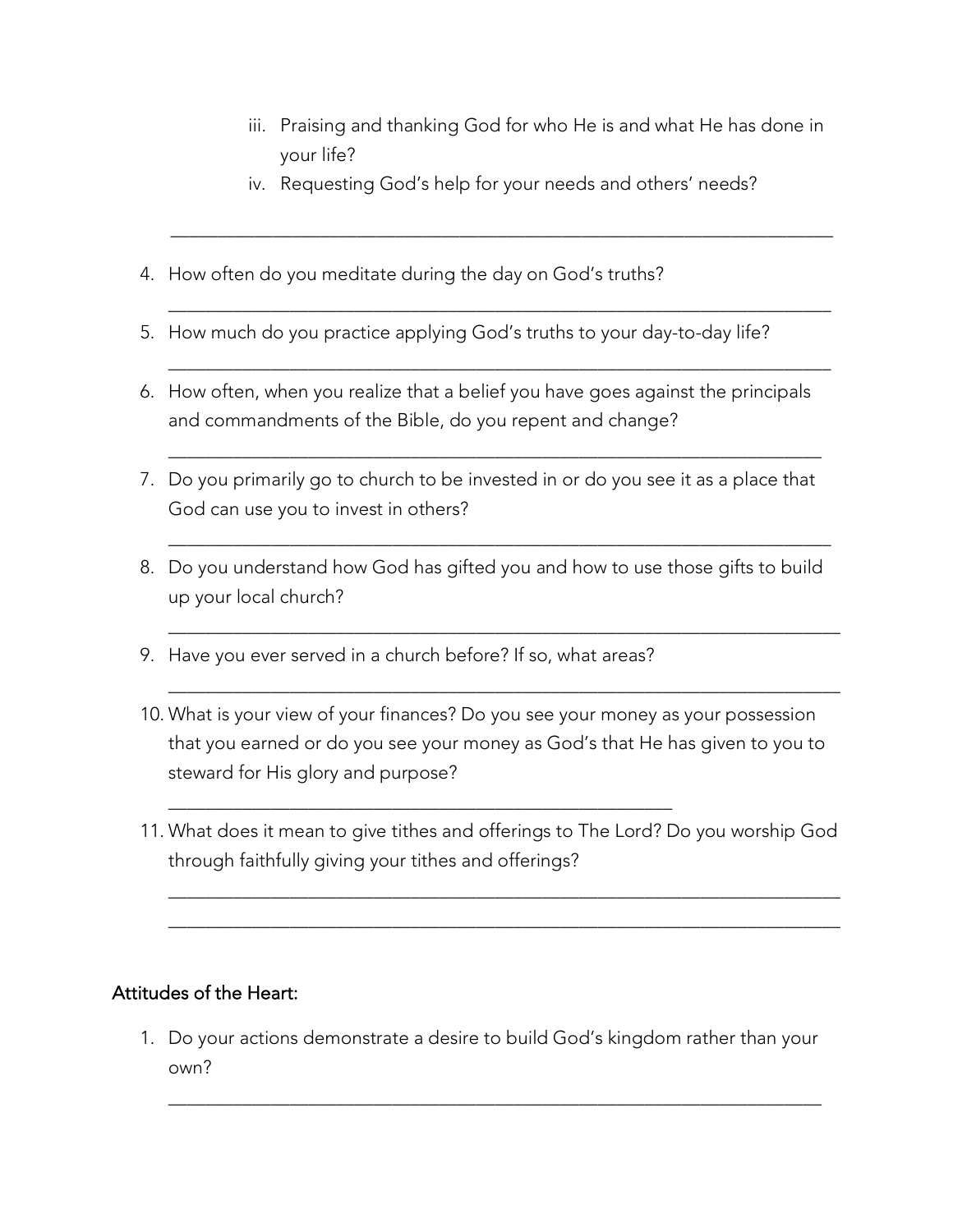- 2. Do peace, contentment, and joy characterize your life rather than worry and anxiety? If not, what are the thoughts and beliefs that cause the worry and anxiety?
- 3. Do you believe that your prayers impact your life and the lives of others? Do you pray as if you believe that?

\_\_\_\_\_\_\_\_\_\_\_\_\_\_\_\_\_\_\_\_\_\_\_\_\_\_\_\_\_\_\_\_\_\_\_\_\_\_\_\_\_\_\_\_\_\_\_\_\_\_\_\_\_\_\_\_\_\_\_\_\_\_\_\_\_\_\_\_\_\_\_\_

\_\_\_\_\_\_\_\_\_\_\_\_\_\_\_\_\_\_\_\_\_\_\_\_\_\_\_\_\_\_\_\_\_\_\_\_\_\_\_\_\_\_\_\_\_\_\_\_\_\_\_\_\_\_\_\_\_\_\_\_\_\_\_\_\_\_\_\_\_\_\_\_

\_\_\_\_\_\_\_\_\_\_\_\_\_\_\_\_\_\_\_\_\_\_\_\_\_\_\_\_\_\_\_\_\_\_\_\_\_\_\_\_\_\_\_\_\_\_\_\_\_\_\_\_\_\_\_\_\_\_\_\_\_\_\_\_\_\_\_\_\_\_\_\_

\_\_\_\_\_\_\_\_\_\_\_\_\_\_\_\_\_\_\_\_\_\_\_\_\_\_\_\_\_\_\_\_\_\_\_\_\_\_\_\_\_\_\_\_\_\_\_\_\_\_\_\_\_\_\_\_\_\_\_\_\_\_\_\_\_\_\_\_\_\_\_\_

\_\_\_\_\_\_\_\_\_\_\_\_\_\_\_\_\_\_\_\_\_\_\_\_\_\_\_\_\_\_\_\_\_\_\_\_\_\_\_\_\_\_\_\_\_\_\_\_\_\_\_\_\_\_\_\_\_\_\_\_\_\_\_\_\_\_\_\_\_\_\_\_

\_\_\_\_\_\_\_\_\_\_\_\_\_\_\_\_\_\_\_\_\_\_\_\_\_\_\_\_\_\_\_\_\_\_\_\_\_\_\_\_\_\_\_\_\_\_\_\_\_\_\_\_\_\_\_\_\_\_\_\_\_\_\_\_\_\_\_\_\_\_\_\_

\_\_\_\_\_\_\_\_\_\_\_\_\_\_\_\_\_\_\_\_\_\_\_\_\_\_\_\_\_\_\_\_\_\_\_\_\_\_\_\_\_\_\_\_\_\_\_\_\_\_\_\_\_\_\_\_\_\_\_\_\_\_\_\_\_\_\_\_\_\_\_\_

\_\_\_\_\_\_\_\_\_\_\_\_\_\_\_\_\_\_\_\_\_\_\_\_\_\_\_\_\_\_\_\_\_\_\_\_\_\_\_\_\_\_\_\_\_\_\_\_\_\_\_\_\_\_\_\_\_\_\_\_\_\_\_\_\_\_\_\_\_\_\_\_

\_\_\_\_\_\_\_\_\_\_\_\_\_\_\_\_\_\_\_\_\_\_\_\_\_\_\_\_\_\_\_\_\_\_\_\_\_\_\_\_\_\_\_\_\_\_\_\_\_\_\_\_\_\_\_\_\_\_\_\_\_\_\_\_\_\_\_\_\_\_\_\_

\_\_\_\_\_\_\_\_\_\_\_\_\_\_\_\_\_\_\_\_\_\_\_\_\_\_\_\_\_\_\_\_\_\_\_\_\_\_\_\_\_\_\_\_\_\_\_\_\_\_\_\_\_\_\_\_\_\_\_\_\_\_\_\_\_\_\_\_\_\_

- 4. Do you regularly admit your errors in relationships and humbly seek forgiveness from the ones you have hurt?
- 5. Do you regularly forgive others when their actions harm you?
- 6. Where do you find your worth?
- 7. What do you regularly desire from others?
- 8. What are your plans, and intentions designed to accomplish?
- 9. Where do you find refuge & safety?
- 10. Where do you find comfort and security?
- 11. Where do you find pleasure and escape?
- 12. What do you see as your rights as a person? What do you feel entitled to?

#### Making Disciples:

1. Have you ever been discipled before? If so, explain your experience and what you learned through that process.

\_\_\_\_\_\_\_\_\_\_\_\_\_\_\_\_\_\_\_\_\_\_\_\_\_\_\_\_\_\_\_\_\_\_\_\_\_\_\_\_\_\_\_\_\_\_\_\_\_\_\_\_\_\_\_\_\_\_\_\_\_\_\_\_\_\_\_\_\_\_\_\_ \_\_\_\_\_\_\_\_\_\_\_\_\_\_\_\_\_\_\_\_\_\_\_\_\_\_\_\_\_\_\_\_\_\_\_\_\_\_\_\_\_\_\_\_\_\_\_\_\_\_\_\_\_\_\_\_\_\_\_\_\_\_\_\_\_\_\_\_\_\_\_\_

 $\overline{\phantom{a}}$  ,  $\overline{\phantom{a}}$  ,  $\overline{\phantom{a}}$  ,  $\overline{\phantom{a}}$  ,  $\overline{\phantom{a}}$  ,  $\overline{\phantom{a}}$  ,  $\overline{\phantom{a}}$  ,  $\overline{\phantom{a}}$  ,  $\overline{\phantom{a}}$  ,  $\overline{\phantom{a}}$  ,  $\overline{\phantom{a}}$  ,  $\overline{\phantom{a}}$  ,  $\overline{\phantom{a}}$  ,  $\overline{\phantom{a}}$  ,  $\overline{\phantom{a}}$  ,  $\overline{\phantom{a}}$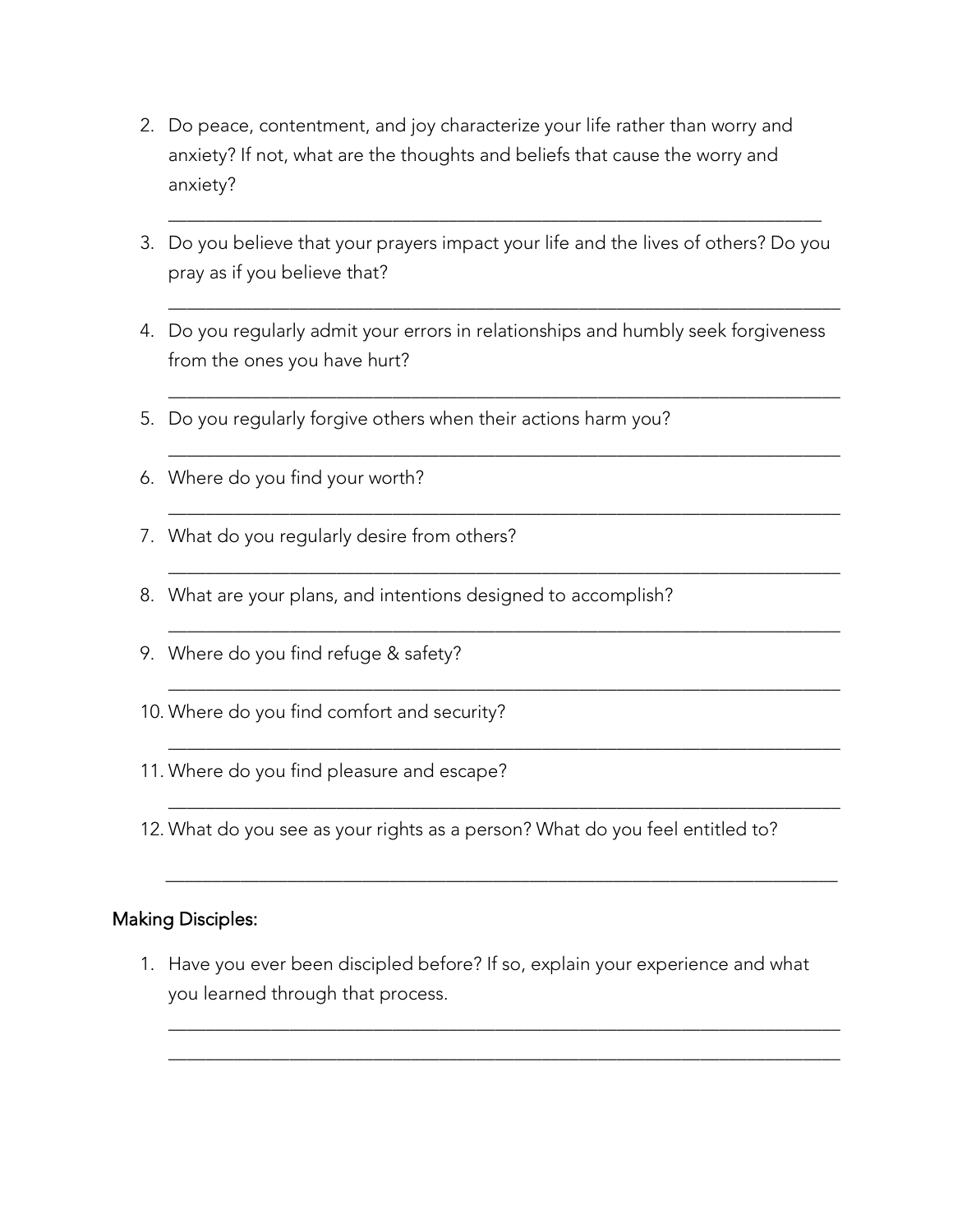2. How many friends do you have that do not have a relationship with God through Christ?

\_\_\_\_\_\_\_\_\_\_\_\_\_\_\_\_\_\_\_\_\_\_\_\_\_\_\_\_\_\_\_\_\_\_\_\_\_\_\_\_\_\_\_\_\_\_\_\_\_\_\_\_\_\_\_\_\_\_\_\_\_\_\_\_\_\_\_\_\_\_\_\_

\_\_\_\_\_\_\_\_\_\_\_\_\_\_\_\_\_\_\_\_\_\_\_\_\_\_\_\_\_\_\_\_\_\_\_\_\_\_\_\_\_\_\_\_\_\_\_\_\_\_\_\_\_\_\_\_\_\_\_\_\_\_\_\_\_\_\_\_\_\_\_\_

- 3. How often do you spend intentional time in environments with people who do not have a relationship with God through Christ?
- 4. Do you keep a mindset of flexibility that allows for relational interruptions with people around you (co-workers, neighbors, people at the gym, park, coffee shop, etc.) to build new friendships with people who do not have a relationship with God through Christ?

\_\_\_\_\_\_\_\_\_\_\_\_\_\_\_\_\_\_\_\_\_\_\_\_\_\_\_\_\_\_\_\_\_\_\_\_\_\_\_\_\_\_\_\_\_\_\_\_\_\_\_\_\_\_\_\_\_\_\_\_\_\_\_\_\_\_\_\_\_\_\_\_

\_\_\_\_\_\_\_\_\_\_\_\_\_\_\_\_\_\_\_\_\_\_\_\_\_\_\_\_\_\_\_\_\_\_\_\_\_\_\_\_\_\_\_\_\_\_\_\_\_\_\_\_\_\_\_\_\_\_\_\_\_\_\_\_\_\_\_\_\_\_\_\_

\_\_\_\_\_\_\_\_\_\_\_\_\_\_\_\_\_\_\_\_\_\_\_\_\_\_\_\_\_\_\_\_\_\_\_\_\_\_\_\_\_\_\_\_\_\_\_\_\_\_\_\_\_\_\_\_\_\_\_\_\_\_\_\_\_\_\_\_\_\_\_\_ \_\_\_\_\_\_\_\_\_\_\_\_\_\_\_\_\_\_\_\_\_\_\_\_\_\_\_\_\_\_\_\_\_\_\_\_\_\_\_\_\_\_\_\_\_\_\_\_\_\_\_\_\_\_\_\_\_\_\_\_\_\_\_\_\_\_\_\_\_\_\_\_ \_\_\_\_\_\_\_\_\_\_\_\_\_\_\_\_\_\_\_\_\_\_\_\_\_\_\_\_\_\_\_\_\_\_\_\_\_\_\_\_\_\_\_\_\_\_\_\_\_\_\_\_\_\_\_\_\_\_\_\_\_\_\_\_\_\_\_\_\_\_\_\_

\_\_\_\_\_\_\_\_\_\_\_\_\_\_\_\_\_\_\_\_\_\_\_\_\_\_\_\_\_\_\_\_\_\_\_\_\_\_\_\_\_\_\_\_\_\_\_\_\_\_\_\_\_\_\_\_\_\_\_\_\_\_\_\_\_\_\_\_\_\_\_\_ \_\_\_\_\_\_\_\_\_\_\_\_\_\_\_\_\_\_\_\_\_\_\_\_\_\_\_\_\_\_\_\_\_\_\_\_\_\_\_\_\_\_\_\_\_\_\_\_\_\_\_\_\_\_\_\_\_\_\_\_\_\_\_\_\_\_\_\_\_\_\_\_

- 5. How regularly do you pray for those around you who do not have a relationship with God through Christ?
- 6. Can you explain the gospel in a few sentences?
- 7. If you had an opportunity to share the gospel, do you feel confident you can share clearly?

#### Sowing of Seeds:

#### Read: Matthew 13:1-9, 18-23

#### 1. Danger: Hard Ground (Path)

a. This represents those who hear the gospel but show no interest. For those who are in your world that do not seem to have an interest in the gospel you should pray for God to soften their hearts for the gospel.

#### 2. Danger: Rocky Ground

a. Do you find it hard to walk with God when things aren't going your way?

\_\_\_\_\_\_\_\_\_\_\_\_\_\_\_\_\_\_\_\_\_\_\_\_\_\_\_\_\_\_\_\_\_\_\_\_\_\_\_\_\_\_\_\_\_\_\_\_\_\_\_\_\_\_\_\_\_\_\_\_\_\_\_\_\_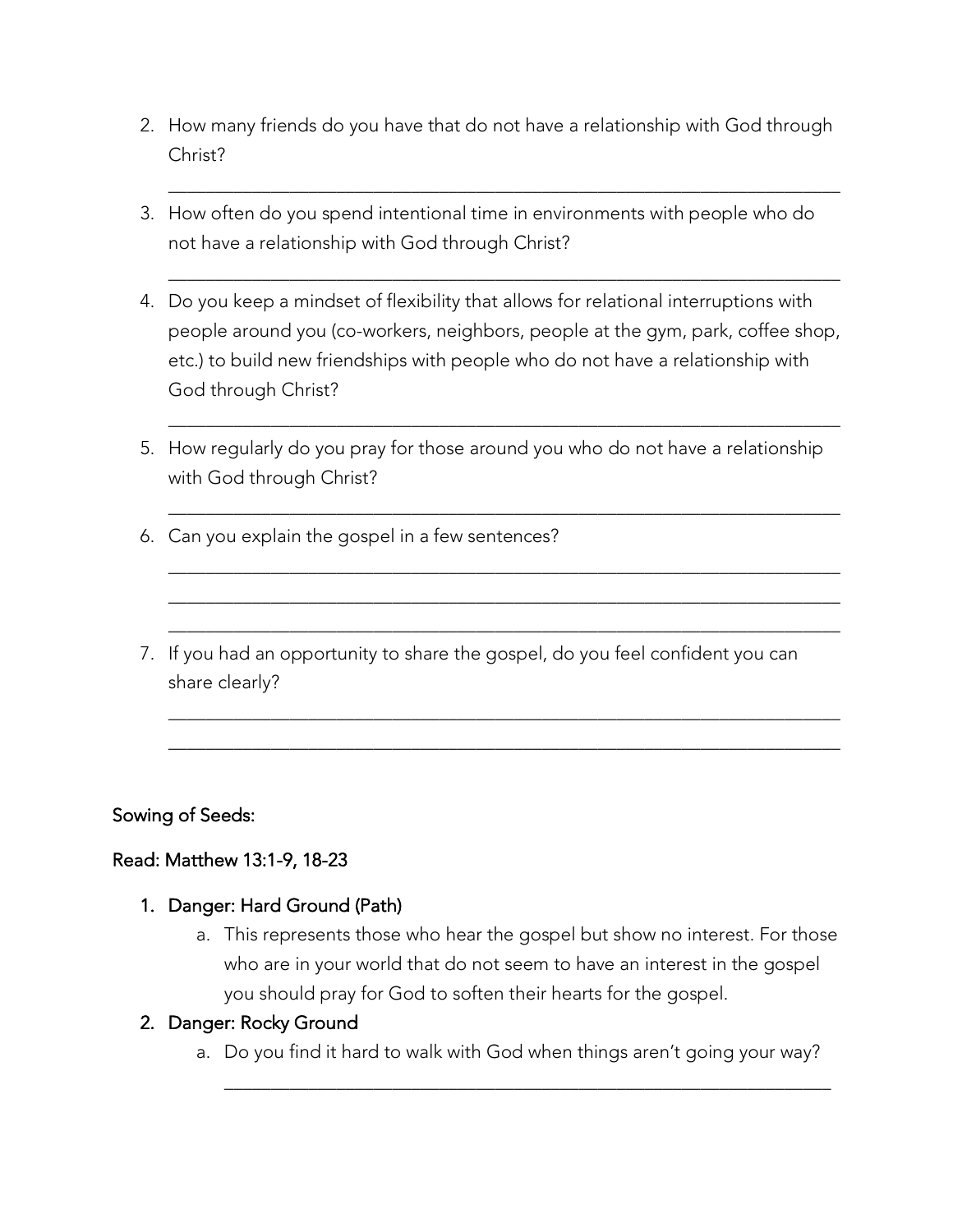- b. Do you feel that God should bless you based on your good works?
- c. Do you expect prosperity and a good life but struggle to love God during trials? \_\_\_\_\_\_\_\_\_\_\_\_\_\_\_\_\_\_\_\_\_\_\_\_\_\_\_\_\_\_\_\_\_\_\_\_\_\_\_\_\_\_\_\_\_\_\_\_\_\_\_\_\_\_\_\_\_\_\_\_

\_\_\_\_\_\_\_\_\_\_\_\_\_\_\_\_\_\_\_\_\_\_\_\_\_\_\_\_\_\_\_\_\_\_\_\_\_\_\_\_\_\_\_\_\_\_\_\_\_\_\_\_\_\_\_\_\_\_\_\_\_\_\_\_\_

#### 3. Danger: Thorns

a. How much of your time is spent reading, watching and listening to things that perpetuate worldly ideas, thoughts and fears?

\_\_\_\_\_\_\_\_\_\_\_\_\_\_\_\_\_\_\_\_\_\_\_\_\_\_\_\_\_\_\_\_\_\_\_\_\_\_\_\_\_\_\_\_\_\_\_\_\_\_\_\_\_\_\_\_\_\_\_\_\_\_\_\_\_\_

\_\_\_\_\_\_\_\_\_\_\_\_\_\_\_\_\_\_\_\_\_\_\_\_\_\_\_\_\_\_\_\_\_\_\_\_\_\_\_\_\_\_\_\_\_\_\_\_\_\_\_\_\_\_\_\_\_\_\_\_\_\_\_\_\_\_

- b. Do you have deep friendships with others who love Jesus or are your closest friends and advisors lost?
- c. Do you try to control, manipulate and/or manage the world around you rather than trust God's control and care for your life? What do you utilize in order to try to control, manipulate, and/or manage (money, friendship, success,etc,)

\_\_\_\_\_\_\_\_\_\_\_\_\_\_\_\_\_\_\_\_\_\_\_\_\_\_\_\_\_\_\_\_\_\_\_\_\_\_\_\_\_\_\_\_\_\_\_\_\_\_\_\_\_\_\_\_\_\_\_\_\_\_\_\_\_

 $\cdot \cdot$  The two greatest dangers that cause people to fall away from following Christ are when we don't get what we want, when we are faced with hardships, and/or persecution (Rocky Ground) or over a period of time being choked out by wanting what the world has to offer more than Christ (Thorns). Which danger (Rocky Ground or Thorns) are you prone to choose? How can we help you grow and stay in rich soil?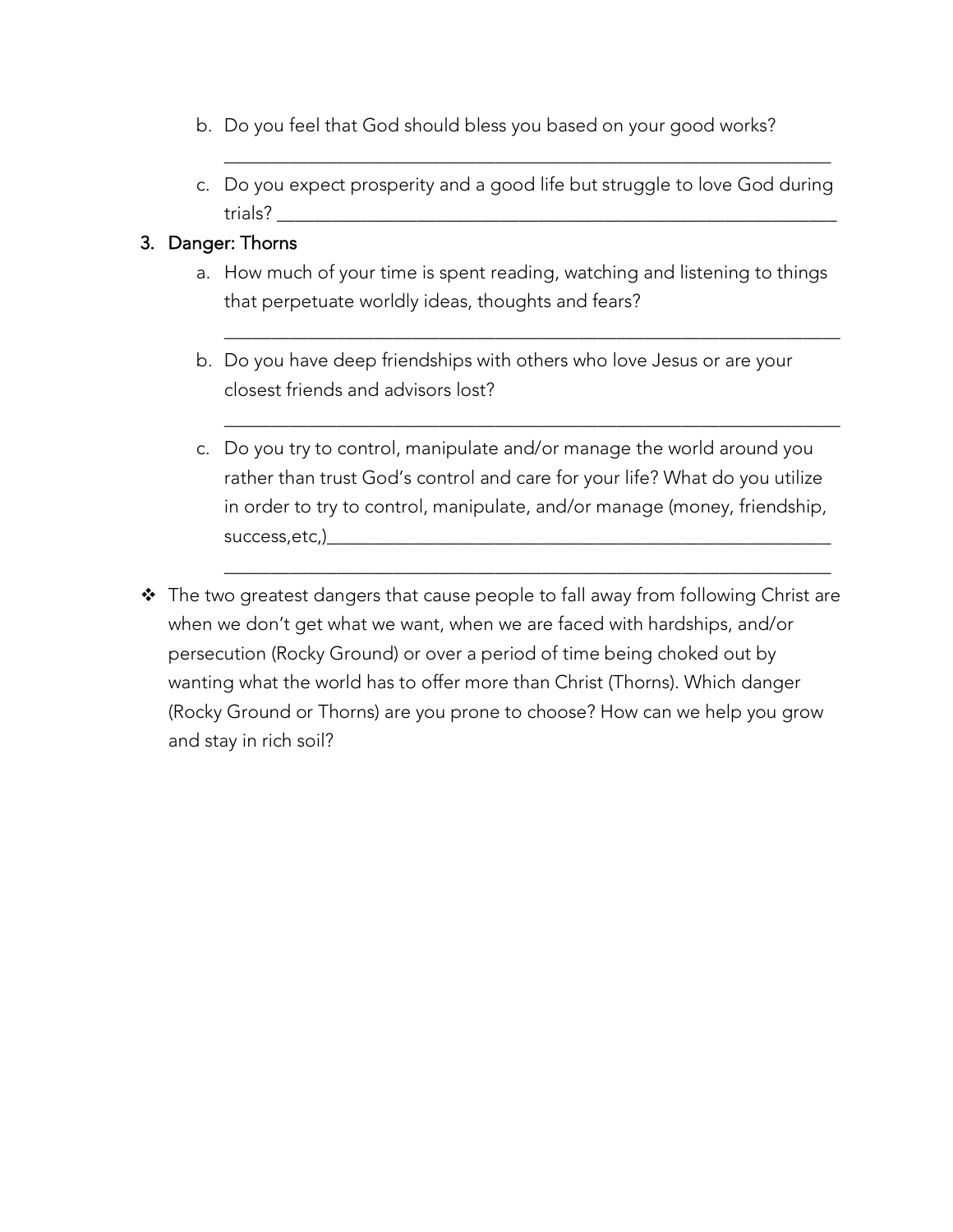

# Using the Spiritual Assessment Tool to Create a Vision Plan

The Spiritual Assessment Tool is designed to gauge where a person is at in their walk with the Lord, especially in the areas of the spiritual disciplines (prayer, Bible reading, fasting, giving, and serving), heart attitudes (beliefs about reality that affect our thoughts, feelings, and actions), and multiplication (making disciples).

The questions in each area (spiritual disciplines, heart attitudes, and multiplication) are designed to reveal areas of potential growth for our disciples.

If we can identify areas of potential growth, then we can help our disciples take steps to see four pillars of our Church realized in their lives:

- 1. Joyfully Treasuring (Jesus) ("Greatest Commandment" Matthew 22:37-38)
- 2. Genuinely Loving (Each Other) ("Second Greatest Commandment" Matthew 22:39)
- 3. Actively Reaching (People in Our "Worlds" and Around the World with the Gospel) ("Great Commission" Matthew 28:16-20)
- 4. Passionately Equipping (The Saints for The Work of the Ministry) (Ephesians 4:11- 13)

Once we identify areas of potential growth, we can create a Vision Plan ("This is the current reality for our disciple" (Point A), "this is our goal for them in 1 year" (Point B), and these are practical steps to get from (Point A) to (Point B).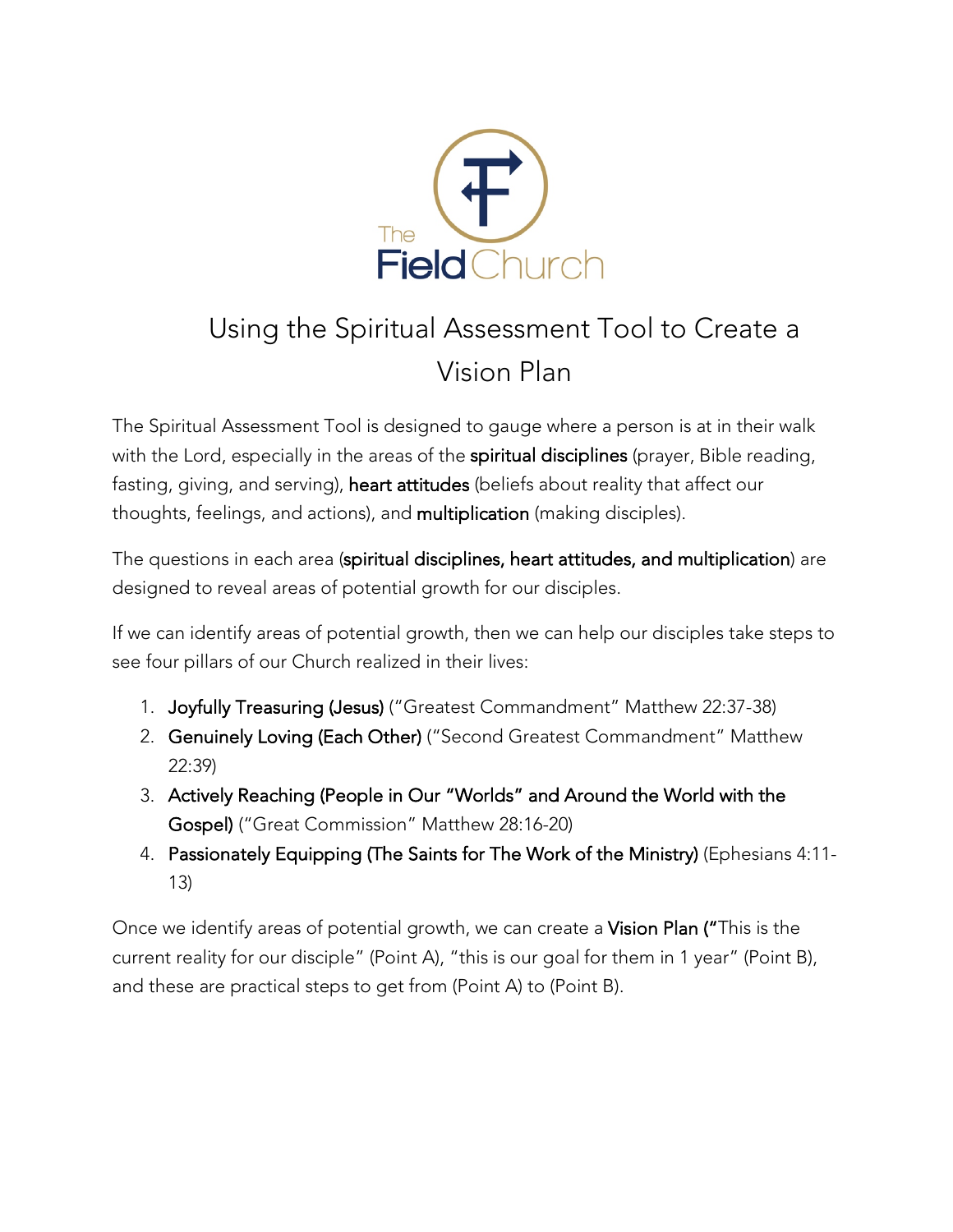### Sample Vision Plan:

| Category              | <b>Current Reality</b>   | <b>Practical STEPS</b>        | <b>GOAL</b>                 |
|-----------------------|--------------------------|-------------------------------|-----------------------------|
|                       |                          |                               | (1 year from now)           |
| Spiritual disciplines | Reads Bible 1-2 times    | 1) Begin Daily Bible reading  | Takes PLEASURE in           |
|                       | per week. Prays 3 times  | (15 min daily) + New Morning  | spending time in God's      |
|                       | per week. Inconsistent   | Mercies as an aid for busy    | Word daily. Prays           |
|                       | Church attendance.       | days. OR, Begin John Study    | frequently: Adoring God,    |
|                       | Rarely reflects on       | or Ephesians Study (at their  | Confessing her Sin,         |
|                       | Spiritual things day-to- | own pace).                    | Thanking Him, and for the   |
|                       | day. Knows she should    | 2) Write a daily bible verse  | needs of those around her.  |
|                       | do more but is often     | from the text on a notecard   | Is Memorizing her favorite  |
|                       | "Too Busy" for time      | to carry around and begin     | passages of Scripture.      |
|                       | with God.                | meditating on the Word.       | Faithfully Serving in a     |
|                       |                          | 3) Signup for a community     | biweekly role at Church.    |
|                       |                          | Group                         | Involved in a Community     |
|                       |                          | 4) Begin serving on           | Group.                      |
|                       |                          | <b>Hospitality Team</b>       |                             |
| Heart Attitudes       | Frequently feels anxious | 1) Go through the Attributes  | Trusting the Lord with the  |
|                       | about the wellbeing of   | of God Study "Seeing His      | safety and security of her  |
|                       | her Children. Desires    | Splendor"                     | children.                   |
|                       | the approval of her      | 2) Teach her the heart        | Finding satisfaction in     |
|                       | peers but feels like she | Diagram (Reference Chad's     | God's approval of her in    |
|                       | must continually put up  | Biblical counseling sermons)  | Christ.                     |
|                       | a façade to show that    | 3) Read an X-ray question     |                             |
|                       | she is a competent       | each meeting.                 |                             |
|                       | mother. Struggles        |                               |                             |
|                       | trusting God with the    |                               |                             |
|                       | safety of her family.    |                               |                             |
| Multiplication        | Spends most of her free  | 1) Begin praying to meet      | Sharing her testimony and   |
|                       | time with women from     | other women/mothers in her    | the gospel with new lost    |
|                       | Church. Doesn't have     | neighborhood, exercise class, | friends, beginning to       |
|                       | many friends that aren't | and on children's sports      | disciple other women, and   |
|                       | Christians. Doesn't feel | teams. (Prayer and effort     | has a reservoir of lost     |
|                       | equipped to share the    | towards 1-2 new relationships | friends that she is         |
|                       | Gospel.                  | per week)                     | continually praying for and |
|                       |                          | 2) Ask a Non-Christian friend | inviting into her life.     |
|                       |                          | a spiritual question each     |                             |
|                       |                          | week in hopes of a gospel     |                             |
|                       |                          | conversation.                 |                             |